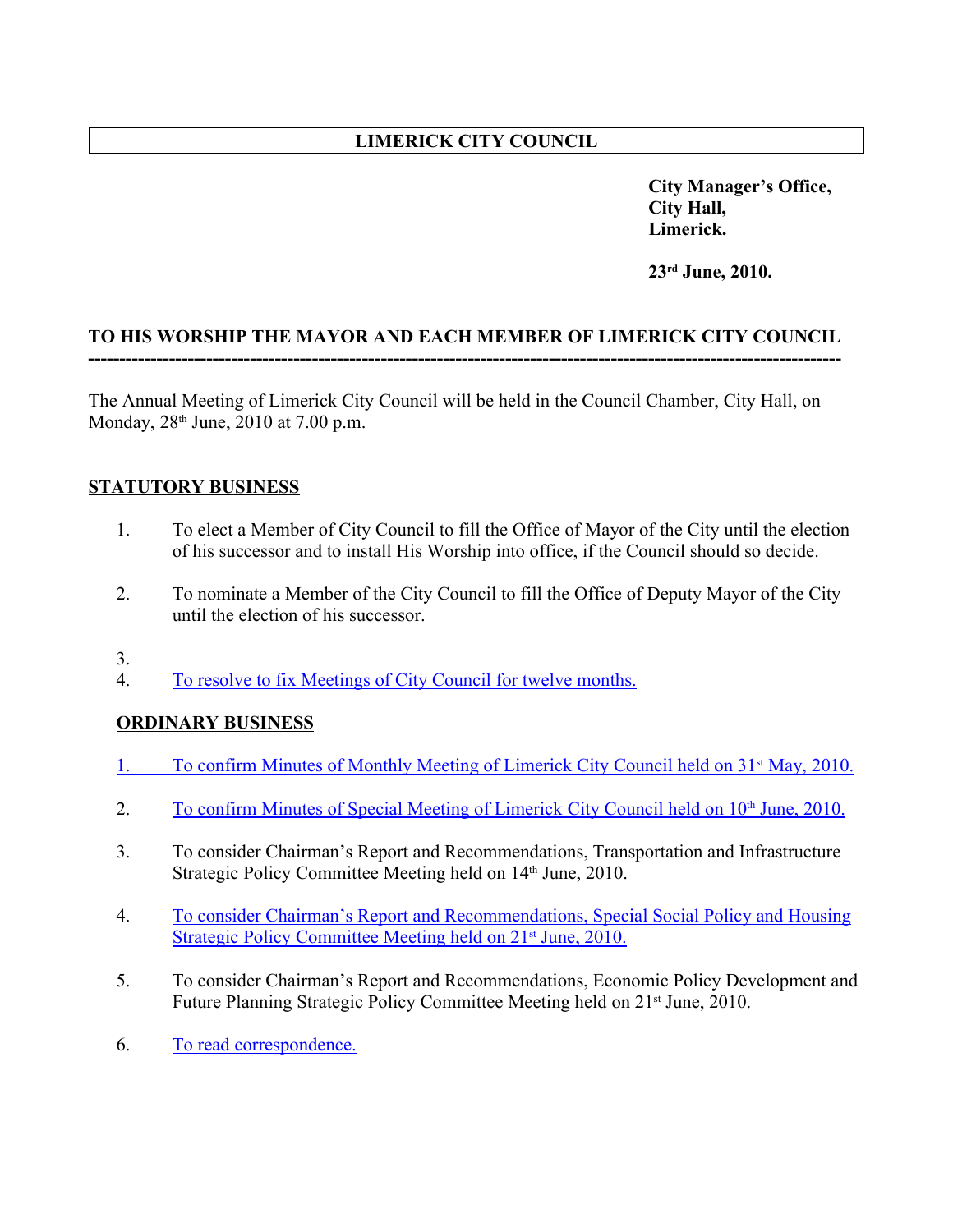7. To approve Disposal of Property as follows in accordance with Notices already circulated under Section 183 of the Local Government Act, 2001 :

(a) Disposal of 0.101 hectares situate at Bunlicky, Dock Road and outlined in red on Drawing No. AG2013 to Sisk Limited or it's nominees (amendment to previous Section 183 resolution passed at City Council Meeting held on 2nd October, 2006).

- 8. To consider participation by Members at conferences.
- 9. To consider Financial Statement for the month of May, 2010.
- 10. To consider Annual Financial Statement for year ended 31<sup>st</sup> December, 2009.
- 11. To seek the approval of the City Council to the over expenditure for year ended  $31<sup>st</sup>$ December, 2009.
- 12. To consider the adoption of the Mid West Regional Homelessness Action Plan 2010 2013.
- 13. To consider the appointment of Sectoral Interest Representative to The Environmental Strategic Policy Committee.
- 14. To consider Director of Service Report regarding allocation of Environmental Grants.
- 15. To note Southern Green Route Corridor / Implementation Phase entering Limerick City from the City Boundary along the Ballinacurra Road and O'Connell Avenue.
- 16. To adopt Section 12 Draft Development Plan Manager's Report dated 4<sup>th</sup> May, 2010
- 17. To consider the proposed variation to the City Development Plan to rezone a portion of land at Cliona Park Moyross from Open Space to Residential use.
- 18. To approve the Taking in Charge of Stenson Park and Stenson Close.
- 19. To note Planning Proposals under consideration at 18<sup>th</sup> June, 2010 and Decisions taken from 17th May, 2010 to 18th June, 2010.
- 20. To note Decisions taken by An Bord Pleanala from 17th May, 2010 to 18th June, 2010.
- 21. To consider the following Notice of Motion, due notice of which was given :

"That Limerick City Council calls on the Government and Minister for Enterprise, Trade and Development to personally take charge of the administration of the European Globalisation Fund for the benefit of former Dell workers".

> Signed : Cllr. Gerry McLoughlin Cllr. Joe Leddin Cllr. Orla McLoughlin Cllr. Tom Shortt